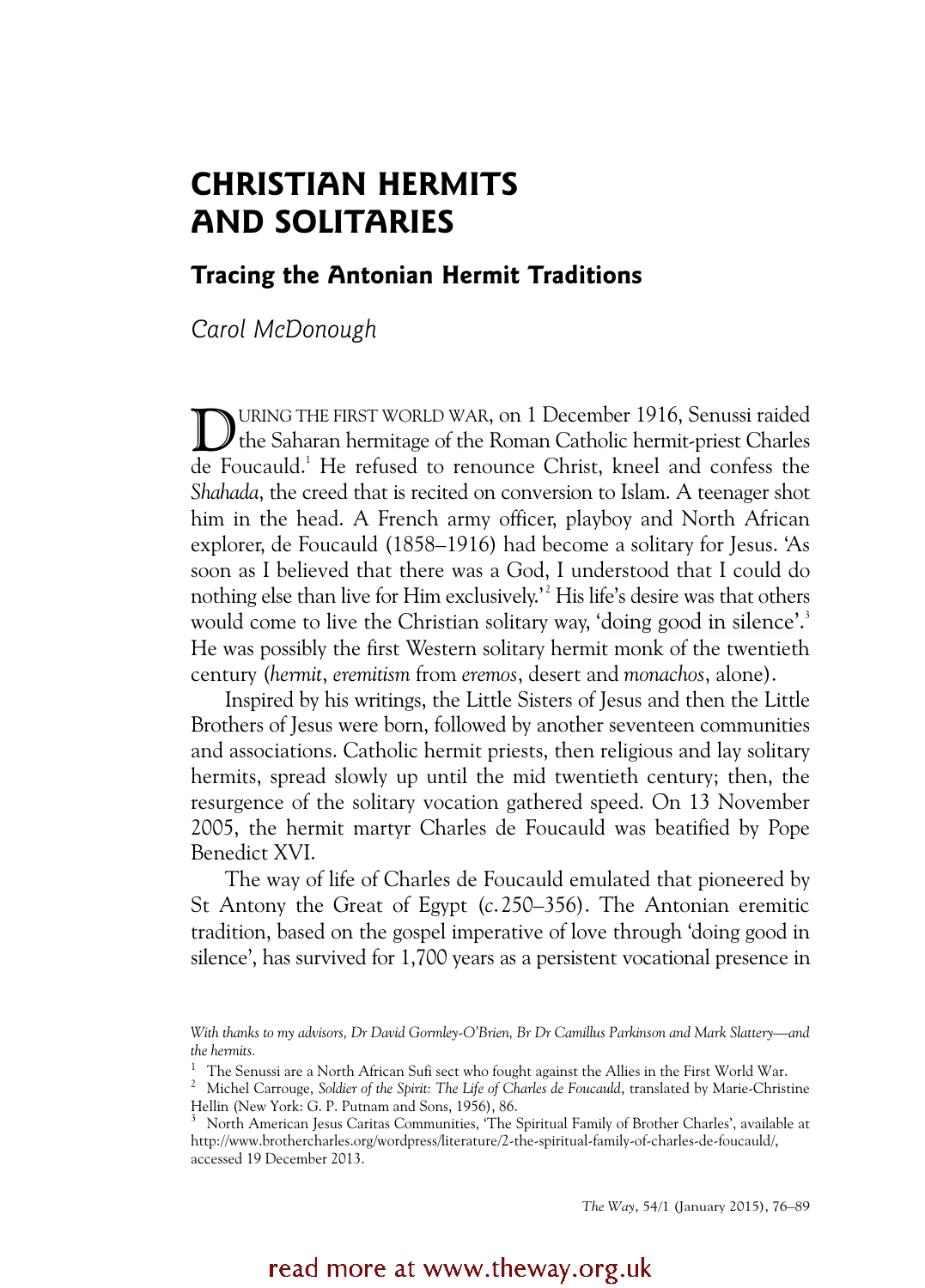the Oriental, Eastern and Western Christian ecclesial communions. I shall be looking more closely here at the six ways that St Antony developed for both solitary and eremitic communal forms of living the gospel. I trace the means by which his teachings have survived into the twentieth century.

It is said that hermit monks and nuns were always present in the Oriental and Eastern communions from the fourth century on, but in the West they nearly disappeared. As the Benedictine scholar Jeremy Hall observes, 'In the Catholic Church the hermit has been in a kind of limbo since about the



*Charles de Foucauld* 

sixteenth century …. Monastic communities … held the hermit life in suspicion.'<sup>4</sup> Rotha Mary Clay collated centuries of documentary evidence in *The Hermits and Anchorites of England*. She describes 'men and women of strong and saintly character whose life commanded respect and won gratitude .… At its best, the contemplative life was a career and a noble one.<sup>5</sup> Clay presents a way of life that was clearly Antonian in heritage and lived around Britain from Celtic times. The women's movement of the twelfth to fifteenth centuries in the Low Countries, the Beguines, also bears marks of Antonian intent and organization in both communities and solitary lives.<sup>6</sup>

In England, Clay found that the solitary eremitic life had become accepted in the Church and the wider culture: less so in the earlier Christian centuries, but commonly from the twelfth century onwards. Most visible from the twelfth to sixteenth centuries were hermits, who moved about, and immobile anchorites, often Benedictine or Augustinian. Arguably the most well-known of the British anchorites was Julian of Norwich (enclosed *c*.1372–1416).

<sup>4</sup> Jeremy Hall, *Silence, Solitude, Simplicity: A Hermit's Love Affair with a Noisy, Crowded, and Complicated World* (Collegeville: Liturgical, 2007), 87.

Rotha Mary Clay, *The Hermits and Anchorites of England* (London: Methuen, 1914), 191-192.

See Fiona Bowie, *Beguine Spirituality: An Anthology* (London: SPCK, 1989).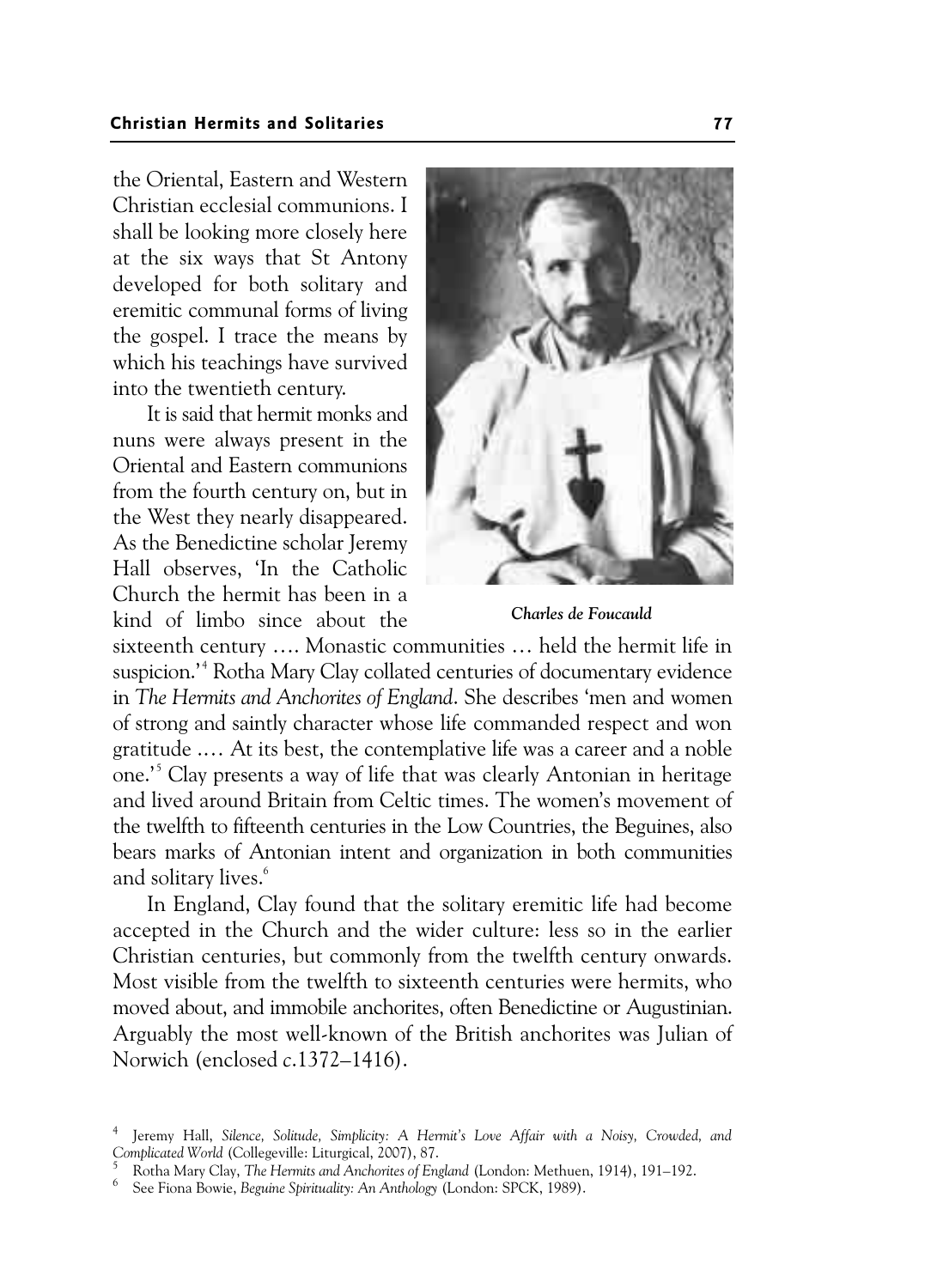Supported by society and church, they undertook their solitary life by encamping in the heart of the community. Enclosed and yet exposed, hidden and yet visible, shadows behind the curtains of their access windows, medieval English anchorites were daily reminders of the proper focus of Christian existence.<sup>7</sup>

But all were unhoused at the political dissolution of the monasteries and chantries (1536–1547) by Henry VIII and Edward VI. In 1903, the historian and Church of England clergyman William Holden Hutton lamented:

> The hermit's life was unique … there could be no doubt. Those who gave themselves in this way wholly to God, so strange to the gregarious … were loved and venerated with wonder …. They did much to mould the English ideal of public service …. Through the Spirit's goading they sought God for God. Their life commanded respect and won gratitude from their fellow-men.<sup>8</sup>

'Through the Spirit's goading they sought God for God'. Were there, perhaps, hidden solitaries even after the dissolution? As the hermit monk Thomas Merton declared,

> Just as the church of God can never be without martyrs, so too can she never be without solitaries, for hermits, like martyrs, are the most eloquent witness of the Risen Christ …. The truth is, the persistence of hermits even in ages which are most hostile to the solitary ideal is that the exigencies of Christian life *demand* that there be hermits.<sup>9</sup>

In 'Notes for a Philosophy of Solitude', Merton showed his understanding of the history and theology of Antonian eremitism as a lay movement.

> I intend obviously, not to disparage, to reject the monastic institution, but to set aside all its accidentals and externals so that they will not interfere with my view of what seems to be deepest and most essential …. The 'solitary' … is never necessarily a 'monk' (juridically) at all. He may well be a layman, and of the sort most remote from cloistered life.<sup>10</sup>

<sup>7</sup> Ann K. Warren, *Anchorites and Their Patrons in Medieval England* (Berkeley: U. of California P, 1985), 7.

<sup>8</sup> William Holden Hutton, 'The Ideal of the Monk and Hermit', in *The Influence of Christianity upon National Character Illustrated by the Lives and Legends of the English Saints* (London: Wells Gardner, Darton, 1903), 219.

<sup>9</sup> Thomas Merton, 'Preface', in Jean Leclercq, *Alone with God*, translated and edited by Elizabeth McCabe, rev. edn (Bloomington, Oh: Ercam, 2008), 1–2 (italics original); first published as *Seul avec Dieu: la vie érémitique* (Paris: Plon, 1955) .<br><sup>10</sup> Thomas Merton, 'Notes for a Philosophy of Solitude', in *Disputed Questions* (New York: Harcourt

Brace, 1985), 177.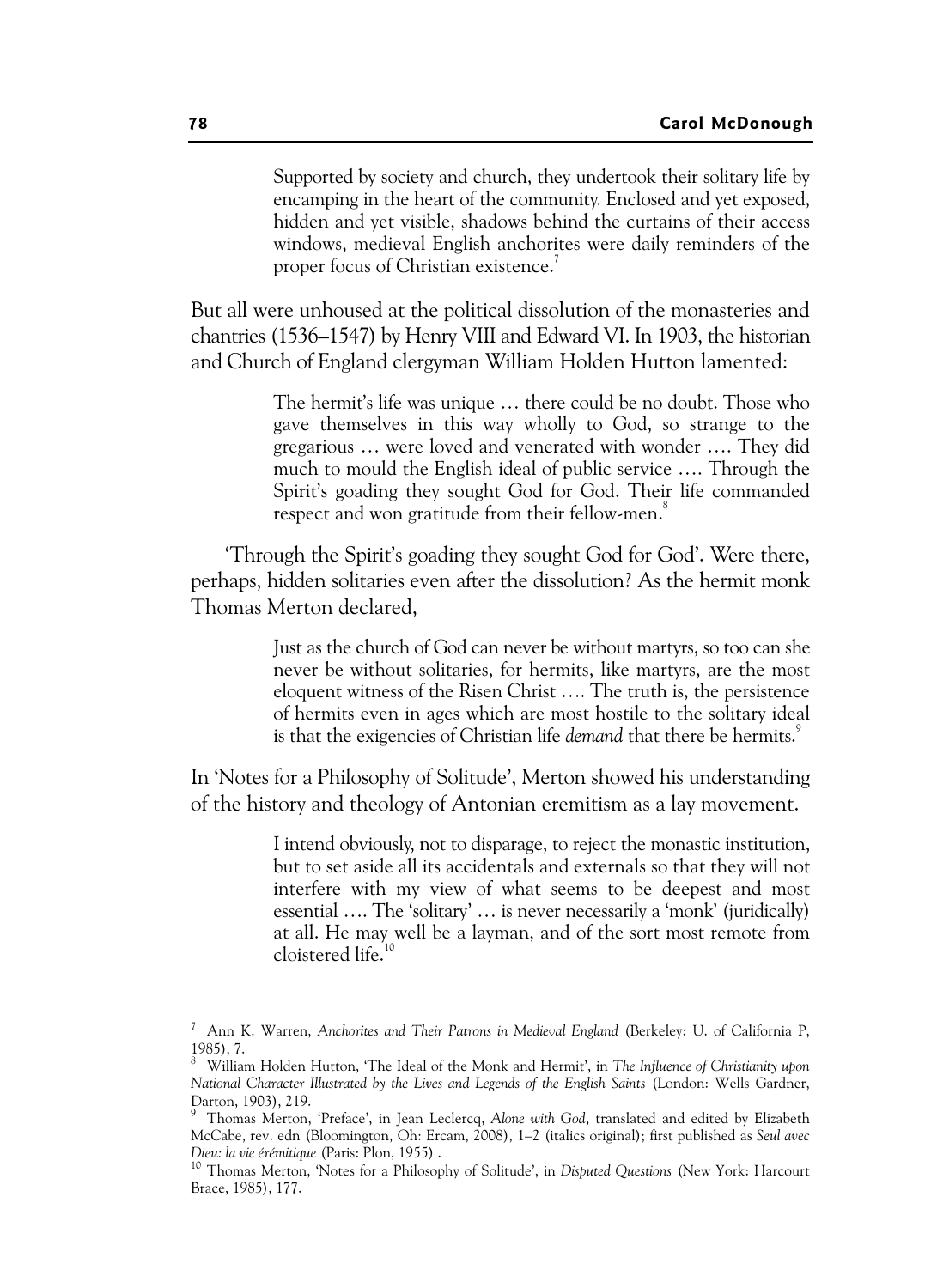## *Origins: Antony and Antonian Eremitic Traditions and Vocations*

St Athanasius of Alexandria (*c*.295–373) became a political and ecclesial exile, hiding from his persecutors and moving around the Egyptian deserts. There Athanasius was inspired by and wrote about a local peasant-farmer, Antony, and his disciples—who included labourers and also scholars and theologians. He became St Antony, known as the father of hermits and monks, a pioneer of solitary prayer and life lived for God and for Jesus' commands of love.

Antony has been considered uneducated and illiterate; he did not write in Greek (the international *lingua franca* of the time, as English is now), but he probably did write in Coptic, and his surviving letters are now thought likely to be genuine.<sup>11</sup> The writings about him and attributed to him at any rate offer a distinctive voice:

> He spoke to them in the Egyptian tongue as follows: 'The Scriptures are really sufficient for our instruction, yet it is well for us to encourage one another in the faith, and to employ words to stimulate ourselves. Be you, therefore, like children, and bring to your father what you know and tell it, while I, being your senior, share with you my knowledge and my experience.'<sup>12</sup>

> Persevere in the testimony which the Spirit bears within the mind …. He who knows himself, knows God …. He who knows himself knows all … and loves all …. He who sins against his neighbour sins against himself …. We are members of each other and the body of Christ, if one member suffer, the whole body suffers with it …. For he who loves his neighbour, loves God and loves his own soul.<sup>13</sup>

> 'What must one do in order to please God?' Abba Antony replied, 'Pay attention to what I tell you: whoever you may be, always have God before your eyes; whatever you do, do it according to the testimony of the holy Scriptures; in whatever place you live, do not easily leave it.'

> Our life and death is with our neighbour. If we win our brother we win God.

<sup>11</sup> See Samuel Rubenson, *The Letters of St Antony: Monasticism and the Making of a Saint* (London: A. and C. Black, 1995).<br><sup>12</sup> St Athanasius, The Life of St Antony, translated by Robert T. Meyer (Mahwah: Paulist, 1950), 33–34.

<sup>&</sup>lt;sup>13</sup> Quoted in Kallistos Ware, 'Foreword', in *The Letters of St Antony the Great*, translated by Derwas J. Chitty (Oxford: Fairacres, 1975), vi. See also Derwas J. Chitty, *The Desert a City: An Introduction to the Egyptian and Palestinian Monasticism under the Christian Empire* (London: Mowbrays, 1966).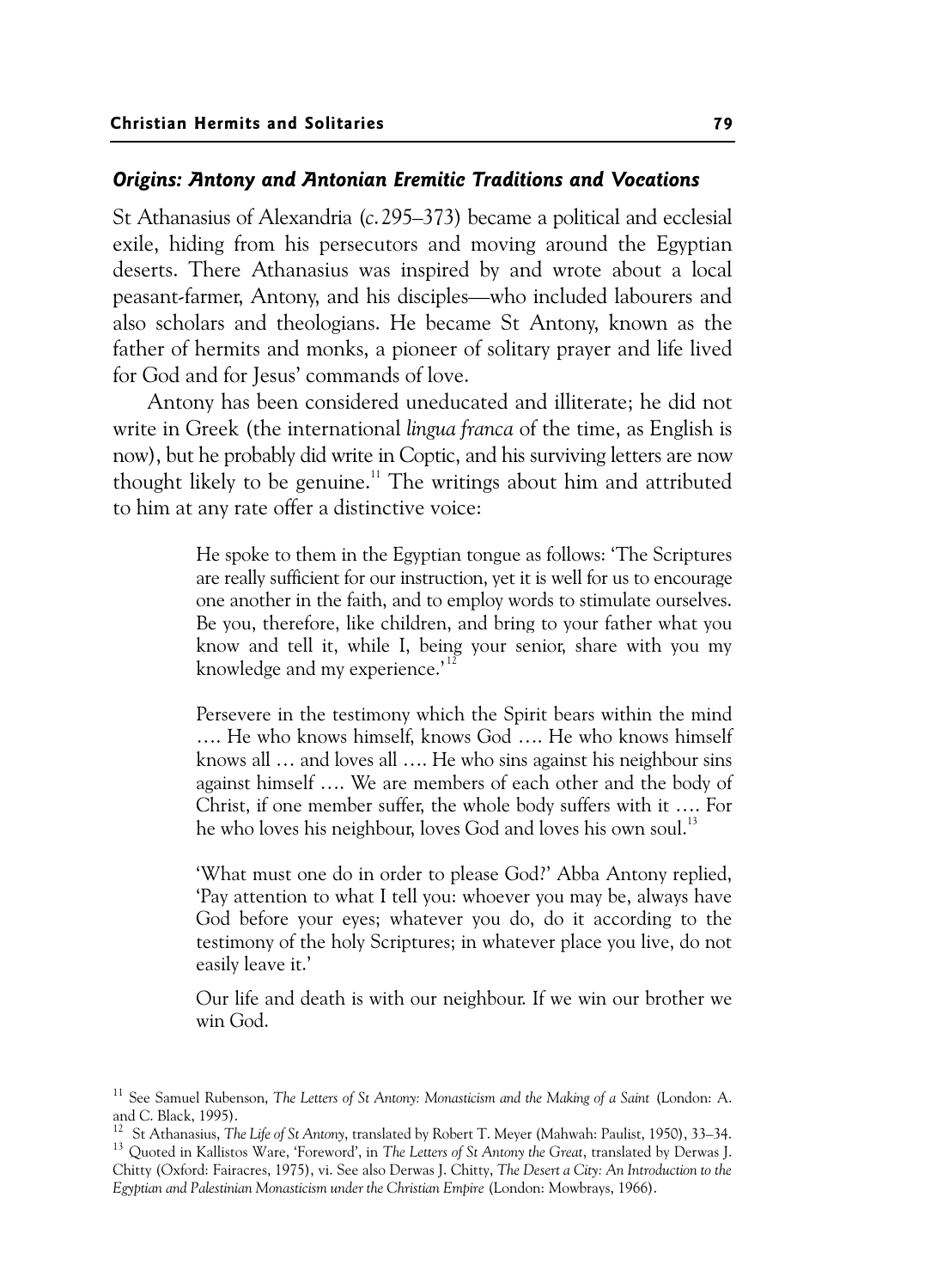… with the work of God, if we stretch the brethren beyond measure they will soon break. Sometimes it is necessary to come down to meet their needs.14

We can still learn how to live from St Antony's *Vita*, *Letters* and *Sayings*, even in the complexities of a globalised world. In 2007, at St Vladimir's Orthodox Seminary, New York, Fr Thomas Hopko exhorted, 'I urge you, and, if I could, I would command you, to read St Antony's *Sayings* …. Everything we need to know in order to live is there for us in its simplest and clearest way.<sup>15</sup> While not formally a rule of religious life, taken together these works can offer a deep and steady formation in the contemplative–active Christian life.

In Antonian eremitic communities the aspirant-disciple would ask a hermit monk to be the Abba. This Abba decided in God to accept the aspirant, who was helped to build a cell for himself, where he would then live as a solitary, visiting the Abba for direction. Through faithfulness to the Antonian-pattern of prayer and work, the balance was discerned for each one. With his Abba, each of the thousands of hermit monks was enabled to find his unique, God-given way of seeking, being conformed to and coming into union with God for the practice of godly love.

Building styles for cells and communities were many. Archaeologists have revealed solitary small caves and mud huts within walking distance of very small settlements for a few people around their Abba. There were also bigger settlements clustered around a common worship space (known as eremitic or idiorrhythmic monasteries). Hermit monks contributed by their practical work to their Abba and to the common good. Some less reclusive hermit monks sold baskets or ropes in the markets. Some brought in the harvest grain for bread. They shared their times of worship, mandatory hospitality and relaxation with each other and visitors.

Athanasius' *Life of Antony* (*Vita Antonii*) (356–362) shows how Antony himself responded inwardly to God's loving formation, closely following ways of life modelled by Jesus. Through this inward godly relationship, Antony was taught how to respond in love to the demands of his neighbours through the six patterns of life that he adopted and developed.

<sup>15</sup> Thomas Hopko, 'The Violent Love of God', commencement address delivered at St Vladimir's Seminary, 19 May 2007, available at http://www.orthodoxytoday.org/articles7/HopkoCommencement.php.

<sup>14</sup> *The Sayings of the Desert Fathers: The Alphabetical Collection*, translated by Benedicta Ward (London: A. B. Mowbray, 1975), nn. 3, 13, 9.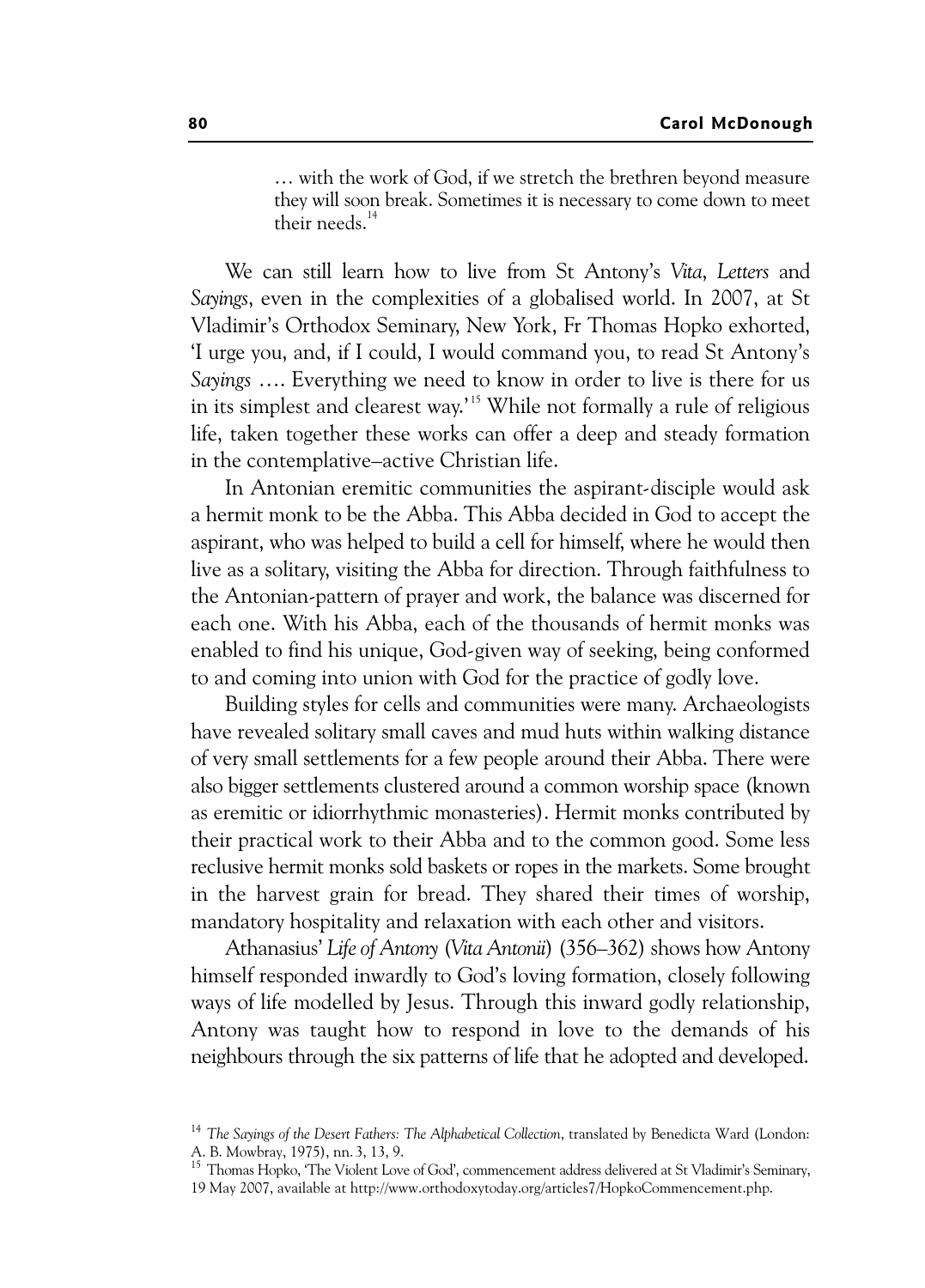The first way, practised by the young Antony, was that of the aspirant, nudged by inner call, learning to listen and respond through the Abba– disciple relationship. The experienced Abba offered rigorous learning of living obedience for growing in the gospel ways of love of God, of neighbour, of enemies, of self. After fifteen years with his chosen Abba near his home village, Coma, led by the Spirit, Antony lived the next twenty years in solitude—the second way of life. In solitude and silence people face inner wounds, memories and unhealed issues (regarded literally as 'demons' before modern psychology), gradually attaining inner peace and so being of loving service for the greater good, through this way of 'doing good in silence'. From this experience, Antony teaches: 'The Creator saw that their wound was grown great, and needed the care of a physician—and Jesus himself is their Creator [John 1:1–14], and Himself heals them'.<sup>16</sup>

For some this reclusive path may become permanent; for others, it is a phase chosen by God for their inner formation leading to service. Eventually Antony's friends brought him out of his isolation (*c*.305). Antony found he could now live his integrated, inner solitary way among people, offering them the hospitality of God, welcoming and

teaching hungry spiritual seekers and expressing in his relations with them, 'a Trinitarian communion and communication of persons, both within God's being and in relation to us'.<sup>17</sup> This pattern of life is a commonly observed third Antonian way. Antony exhorted that the cell must always be open to the stranger and the brother. 'A hunter in the desert saw St Antony enjoying himself with the brothers and he was shocked.'<sup>18</sup> There are many stories of great welcome and attentiveness to the newcomer and to each other.



**St Antony***, by Piero di Cosimo* 

<sup>&</sup>lt;sup>16</sup> Letters of St Antony the Great, 9.<br><sup>17</sup> Anne Hunt, *The Trinity and the Paschal Mystery: A Development in Recent Catholic Theology (Collegeville:* Liturgical, 1997), 113.

<sup>18</sup> *Sayings of the Desert Fathers*, 13.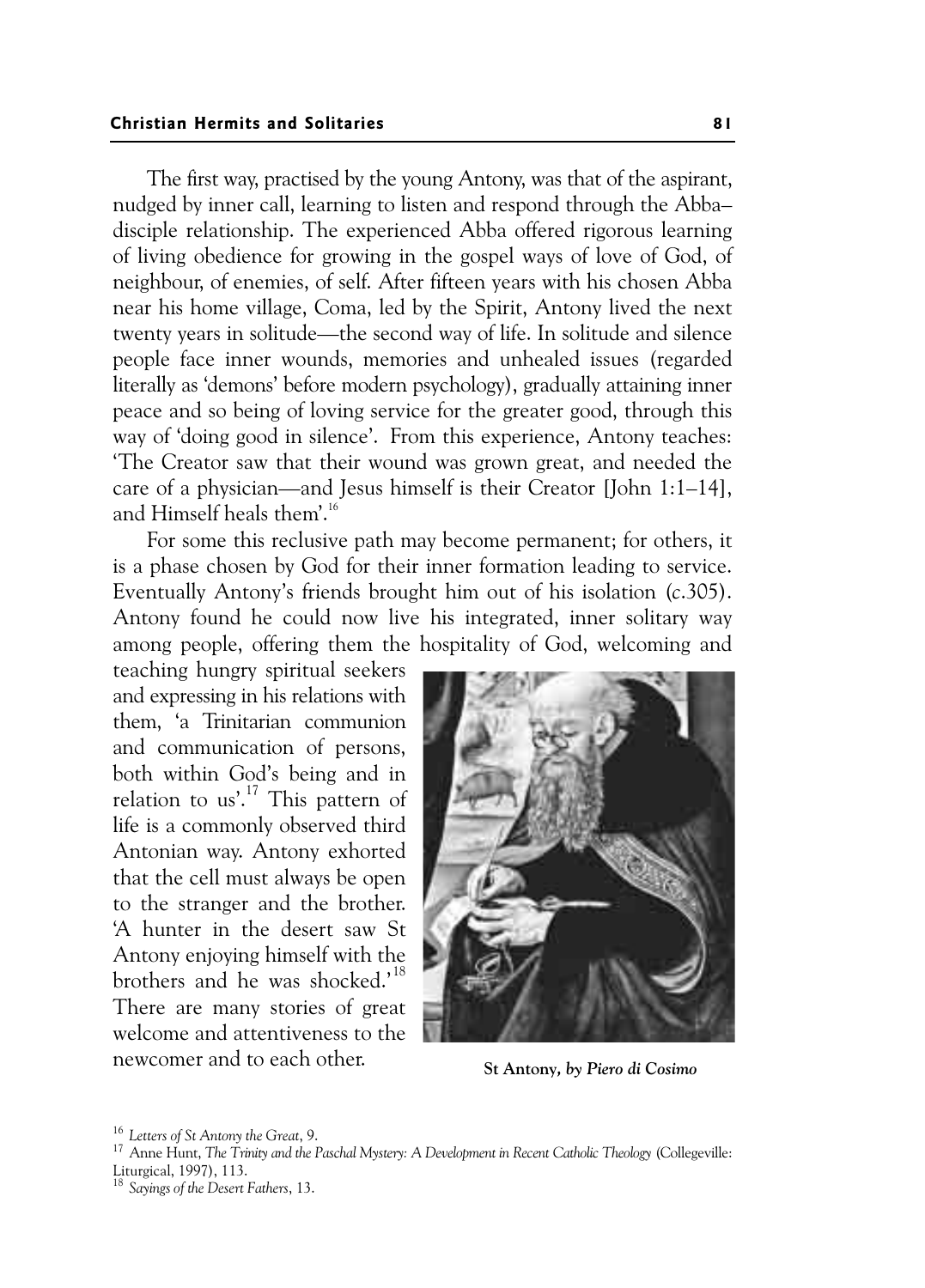To accommodate the many lay people who now camped near him to learn his secrets, Antony responded with an emergent fourth way: eremitic 'communities' gathered around him and around those of his disciples who also became Abbas. Antony left disciples with aptitude to organize the practicalities of daily life and weekly shared worship at the encampments, developing a long-term way of life in these desert places. Formation in practical (work), spiritual (prayer as duty of service) and social (*caritas* ministry and recreation) life underlay the primary Abba– disciple relationship. The spiritual formation of each hermit monk remained in the care of his chosen Abba.

Antony's fifth way is prayerful travelling and ministry balanced by deep withdrawal. For decades, Antony lived this alternating pattern of God-led availability and withdrawal into solitude. At Mount Colzim, he lived in silence in a cave above a spring and desert oasis. He was self-sufficient, but he could come down to trade baskets and ropes for bread with passing caravans. Yet again people sought him out to request his personal teaching and leadership as Abba.

The sixth Antonian way is encouragement of Christian endurance. An 'activist' in modern terms, Antony offered to support Christians, both hermit monks and householders, who were vulnerable to martyrdom for their professed belief in Christ. Athanasius records Antony travelling north twice from the deserts to the capital, Alexandria, openly courting martyrdom during Roman persecutions of the Christian faithful.

These six Antonian eremitic ways of life lead into deepening silence in and before God—always *for* God, and always for the world. 'About prayer itself they had little to say; the life lived towards God was the prayer; and about contemplation, who could speak?' 19 Athanasius' *Vita Antonii* was spread around the Mediterranean countries by camel caravans and the shipping trade, and even as far as Britain by Phoenician tin galleys. The *Vita* spoke to people's inner yearnings, called forth by the Spirit and shedding light on their response. It contributed to the synchronous rise of eremitism all over the south and east Mediterranean—around the Lower Nile, Upper Nile, Assyria, Libya and Palestine.

Without the preservation of the *Vita*, which spread the eremitic way, and that of Antony's *Sayings* and *Letters*, we would have little access to the beginnings of this solitary vocation, centred on Jesus and still lived in a way that replicates aspects of the Antonian traditions. Antony's pioneering

<sup>19</sup> *Sayings of the Desert Fathers*, xxvi.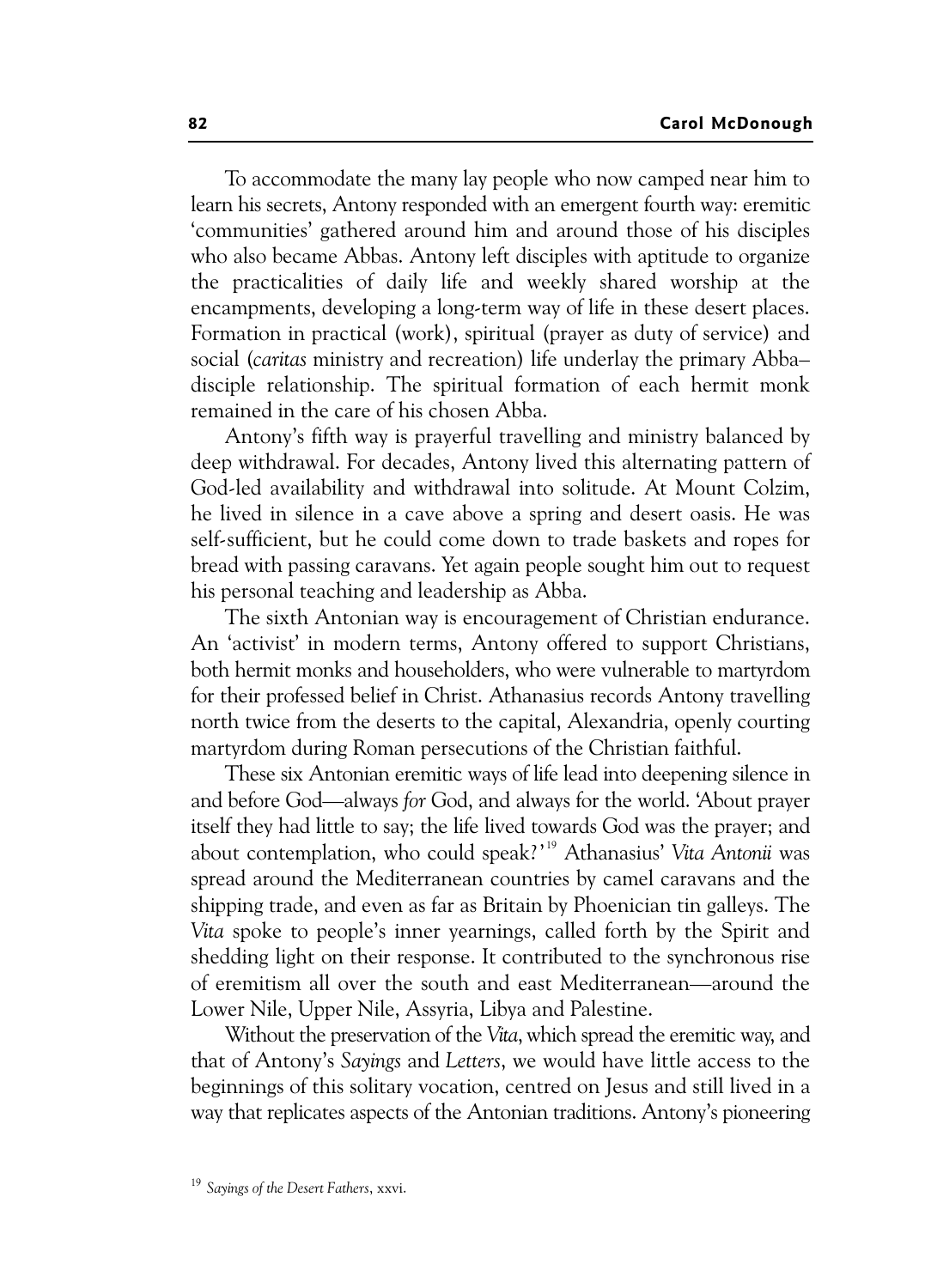charism was also transmitted through contemporary religious commentary by writers such as the immigrant theologian Evagrius of Pontus, who lived in the community known as *Kellia* (the Cells), through his disciple John Cassian, through other saints' lives and through subsequent fourth- to sixth-century religious Rules. The *Vitae patrum* ('Lives of the Fathers') contains biographical fragments from the third and fourth centuries about desert hermit monks, recording that they were following the Antonian legacy, each under his Abba.20 So does the *Philokalia,* a collection of texts by spiritual masters of the Oriental, then Orthodox, traditions between the third and the fifteenth centuries, compiled variously between the eighteenth and twentieth centuries. The *Philokalia* is an important agent of the transmission of these great Antonian eremitic traditions into the present. A text attributed to St Antony the Great opens the Greek editions.<sup>21</sup>

Antony himself also transmitted this way of being in God to thousands of his contemporaries, leaving a living legacy for solitary and eremitic communities, built upon by writers and later pioneers.

## *Development of Coenobitic Traditions Coexisting with Solitaries*

In Upper Egypt, Pachomius (292–*c*.348), whose Abba was Palamon, a disciple of Antony, used his great skills in organization, learnt in the Roman Army stationed in Egypt, to modify and develop this solitary way. When others gathered around him as their Abba, he developed coenobitic (communal) monasteries, each housing around a thousand people.<sup>22</sup> His brother preferred to remain a hermit, living the Antonian way, but Pachomius wanted to serve differently. He did so by organizing hermits into communities with a common Abba.

One of the three pioneer Rules for the Oriental, Orthodox and Western monasticism, the Rule of St Pachomius primarily contains regulations for monasteries, nine for men and three for women. The pathway to holy perfection offered was serving others under strict obedience to the Abbot. The works of St Pachomius, including his Rule, were translated by St Jerome (*c*.347–420) in Bethlehem (*c*.404).

<sup>22</sup> *Coenobia*, Latin, from *koinonia*, Greek, meaning *community*.

<sup>20</sup> *Vitae patrum de vita et verbis* s*eniorvm sive historiae eremiticae* is a Latin collation edited by the Jesuit Heribert Rosweyde (Antwerp: Ex Officina Plantiniana, 1628). Translations of excerpts into English by Benedict Baker can be found at www.vitae-patrum.org.uk, accessed 3 December 2014.

<sup>&</sup>lt;sup>21</sup> Other scholars, such as Peter Anson, Peter Brown, James Goehring, William Harmless, Thomas Merton, Maggie Ross and Alexander Ryrie have alos provided us with outstanding scholarship on early to medieval Antonian primary sources and commentaries.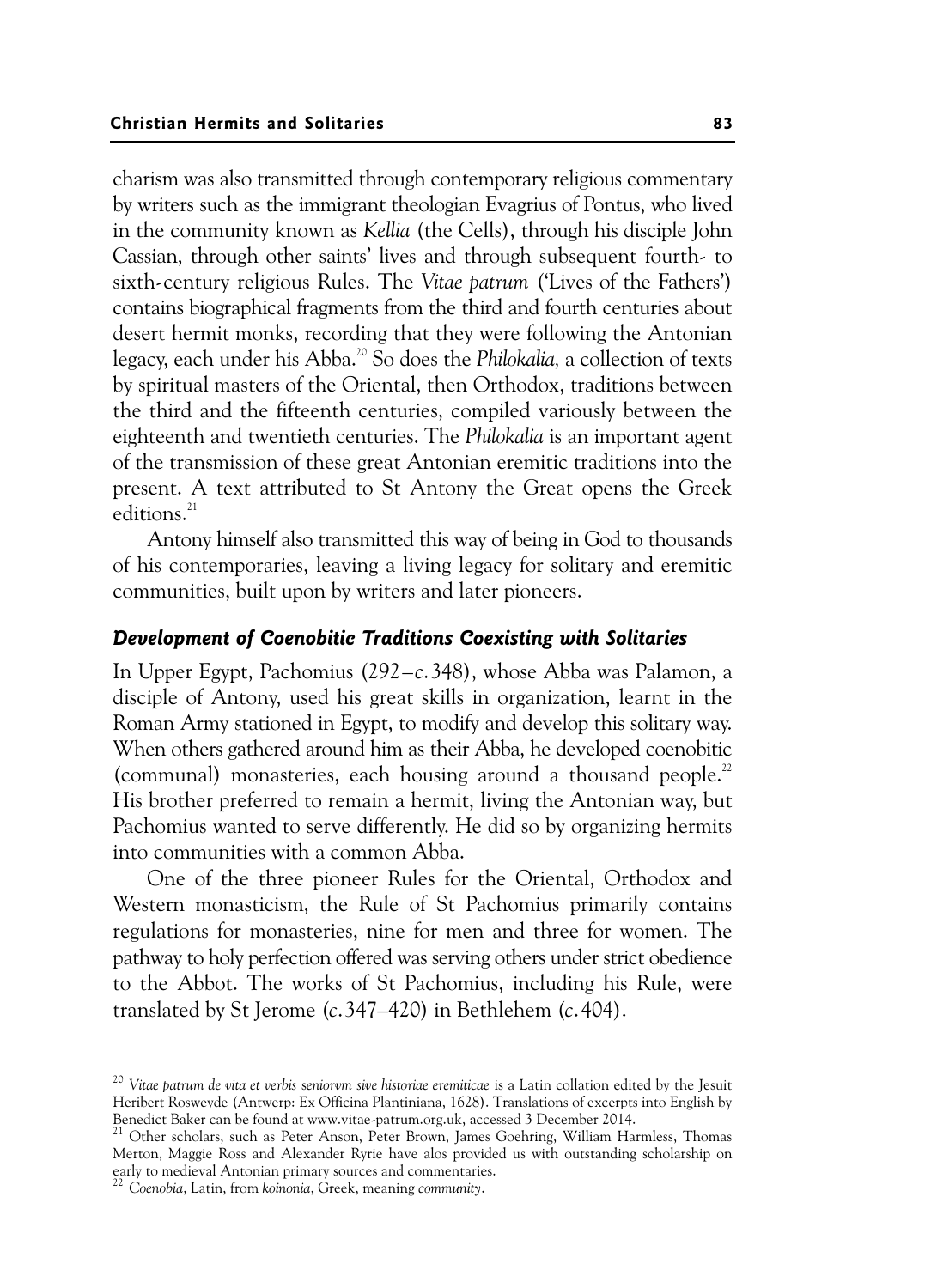A young coenobitic monk turned hermit, Shenoute (*c*.348–451), formed coenobitic monasteries for men and women, with their many hermits dwelling outside enclosure. Shenoute became abbot (*c*.385) of the stringent Pachomian Rule White Monastery of thirty old monks. By 451, it held over 2,000 monks and nearly as many nuns. St Shenoute wrote nine volumes of disciplinary canons, and eight volumes of discourses, used by the monastery for instruction and liturgy.

In Palestine, Syria and Persia a number of Rules emerged between the fourth and seventh centuries, a common theme being coenobitic and eremitic coexistence. In Palestine, St Macrina the Younger (330–379) and St Sabas (439–532), among others, were influential in creating mixed coenobitic monasteries, with full hermit monks and hermit-nuns living in separated cells. Living the third Antonian way, St Sabas spent fifteen years as a cave-dwelling hermit, while others gathered around him. In the *Vitae Sabae,* St Cyril describes how St Sabas compiled a Rule valid for all his foundations, including anchorites and cell dwellers. His Great Lavra had 150 communal monks and 70 anchorites.

#### *Dividing Paths*

#### *The Antonian Eremitic Traditions Spread East*

Surveying the history of Eastern monasticism, scholars such as Alexander Ryrie and Joseph Patrich point to synchronistic eremitic growth in the fourth century.<sup>23</sup> Those seeking the Abba–disciple solitary way crossed and recrossed the Red Sea and the Mediterranean, and eremitic monasteries were founded throughout the region. However, cultural similarities and differences started to emerge across time and place.

East of Egypt, Basil of Cappadocia brought together the versions of the Antonian way of life that he found in different cultures. He was taught the ascetic life by his sister St Macrina the Younger, and later he learnt from hermit monks in Egypt, Palestine and Mesopotamia, and lived as an anchorite between 356 and 362. As others gathered around him, following the third Antonian way, St Basil saw the need for communal order.

His pioneering Rule (*c*.356) required a three-year novitiate in the coenobium before moving to life in a cell. His genius was that he expressed the common grounding in gospel sources of monastic and

<sup>23</sup> See Alexander Ryrie, *The Desert Movement: Fresh Perspectives on the Spirituality of the Desert* (Norwich: Canterbury, 2011); and Joseph Patrich, 'Eastern Monasticism: Historical Survey and Characteristics', in *Sabas, Leader of Palestinian Monasticism: A Comparative Study in Eastern Monasticism, Fourth to Seventh Centuries* (Washington, DC: Harvard UP and Dumbarton Oaks, 1995), 11–29.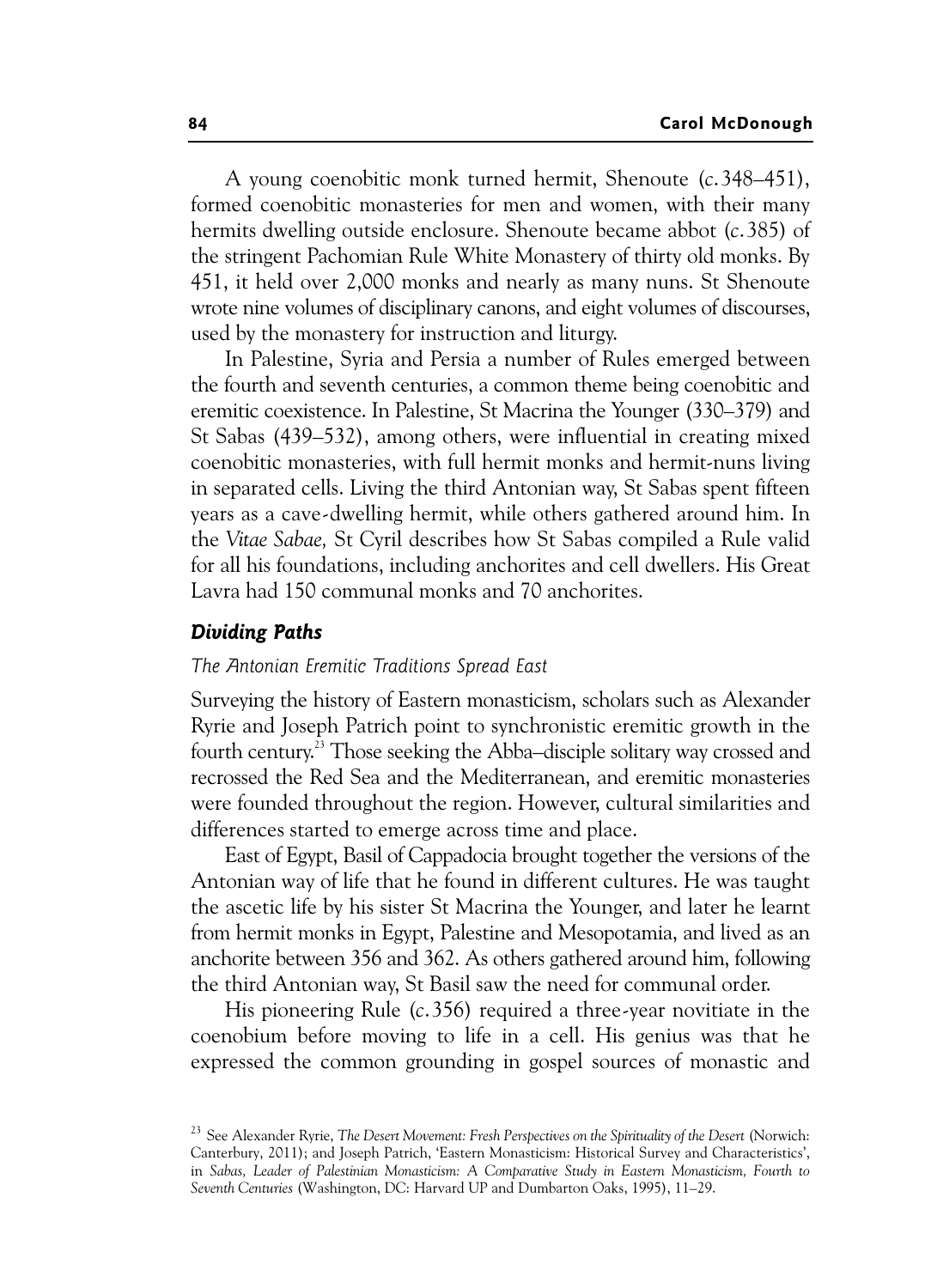solitary vocation. Later travellers seeking the solitary ascetic life allude to this, including Palladius of Galatia in his *Lausiac History* (419) and St John Moschos in *The Spiritual Meadow* (*c*.615). In 693 the Orthodox Council of Trullo incorporated the Rule of St Basil with other patristic theology into regulations for eremitic and coenobitic monasticism. These Rules are still extant today.

The Russian Orthodox Archimandrite Kallistos Ware describes how the often overlapping vocational paths of eremitic community, solitude and coenobitic community remain alive in Eastern Orthodoxy today.<sup>24</sup> On the Mount Athos peninsula, sacred to the Blessed Virgin Mary, solitary, eremitic monastic (idiorrhythmic) and coenobitic monastic life has been lived continuously (by men only) from early times, and certainly from the ninth century.

#### *The Antonian Eremitic Traditions Spread West*

Unravelling how the Antonian eremitic traditions were spread to the west by the *Vita Antonii* and its followers is complex. Here are some fragments of their geneses, transmissions and survivals.

St Martin of Tours influenced Gaul and Britain. Not uncommonly for a churchman of the time, he was a solitary at heart, founding a monastery in 360. One of his monks, who would become St Patrick, travelled from Gaul to Christianize Ireland. Through Patrick's influence, it appears there was a unique blending of Celtic clan cultures and Gaulish modifications of Antonian ways of seeking God, honouring the solitary vocation. There are many stories, buildings and artefacts relating to early hermits in Ireland, Scotland and Wales, being rediscovered by archaeologists.

The Rule of St Augustine (*c*.397), emphasizing the gospel commands of love, was written for lay Christians, predominantly living a common life. Augustine had spent years learning with hermit monks. His Rule spread to women's convents by 411.

> It was in use across Europe from the fifth century onwards by small groups of hermit monks and nuns, as well as by diocesan priests living—as had Augustine and his priests in Hippo—in cathedral communities with their bishop. 25

<sup>&</sup>lt;sup>24</sup> Kallistos Ware, 'The Kingdom of Heaven Suffers Violence', XVIII International Ecumenical Conference on Orthodox Spirituality, 11 September 2010, Monastero di Bose, available at http://www. monasterodibose.it/en/hospitality/conferences/orthodox-spirituality/1088-2010-communion-and-solitude/ 5291-lecture-by-kallistos-ware, accessed 26 November 2014.

<sup>25</sup> Augustine's Rule, available at http://www1.villanova.edu/villanova/mission/campusministry/spirituality/ resources/spirituality/about/rule.html.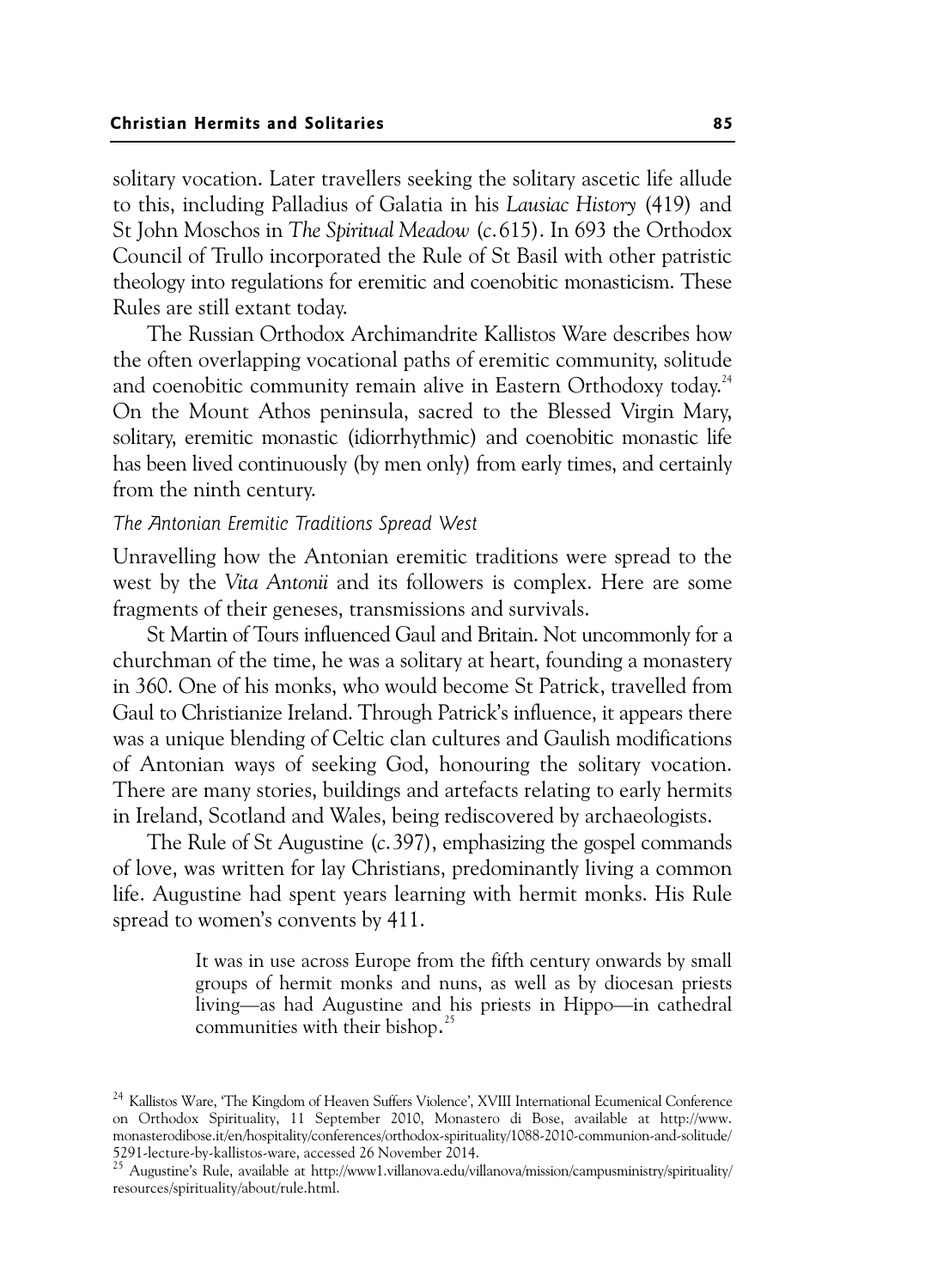The Augustinian hermits and the Augustinian canons competed to be the first and legitimate heirs of the Rule of St Augustine. In 1256, a single Augustinian Order of Canons, Hermits and Recollects under the Rule was proclaimed by papal bull. The Augustinian hermits appear coenobitic, more than eremitic in community. According to the *Catholic Encyclopedia*:

> As an apparent survival of the hermit life, the Discalced Augustinians practise strict silence and have in every province a house of recollection situated in some retired place, to which monks striving after greater perfection can retire.<sup>26</sup>

An immigrant to Egypt, John Cassian lived twelve years as a solitary, one of many gathered around the scholar-Abba Evagrius; afterwards he lived in a Pachomian monastery and during these years he wrote a kind of travelogue or a memoir. In 399 Cassian fled from conflict in Egypt to Marseilles. Reflection on his time in Kellia inspired the *Conferences*; the monastery period produced the *Institutes*. These works were—and are—to be read during silent meals in Benedict's coenobitic men's monasteries and in his twin sister Scholastica's nunneries. These are still influential today through the Rule of St Benedict (*c*.530).



**St Benedict at Subiaco***, by Fra Angelico* 

<sup>26 &#</sup>x27;Hermits of St Augustine', in *The Catholic Encyclopedia* (New York: Encyclopedia Press, 1913), 284, available at http://www.newadvent.org/cathen/07281a.htm.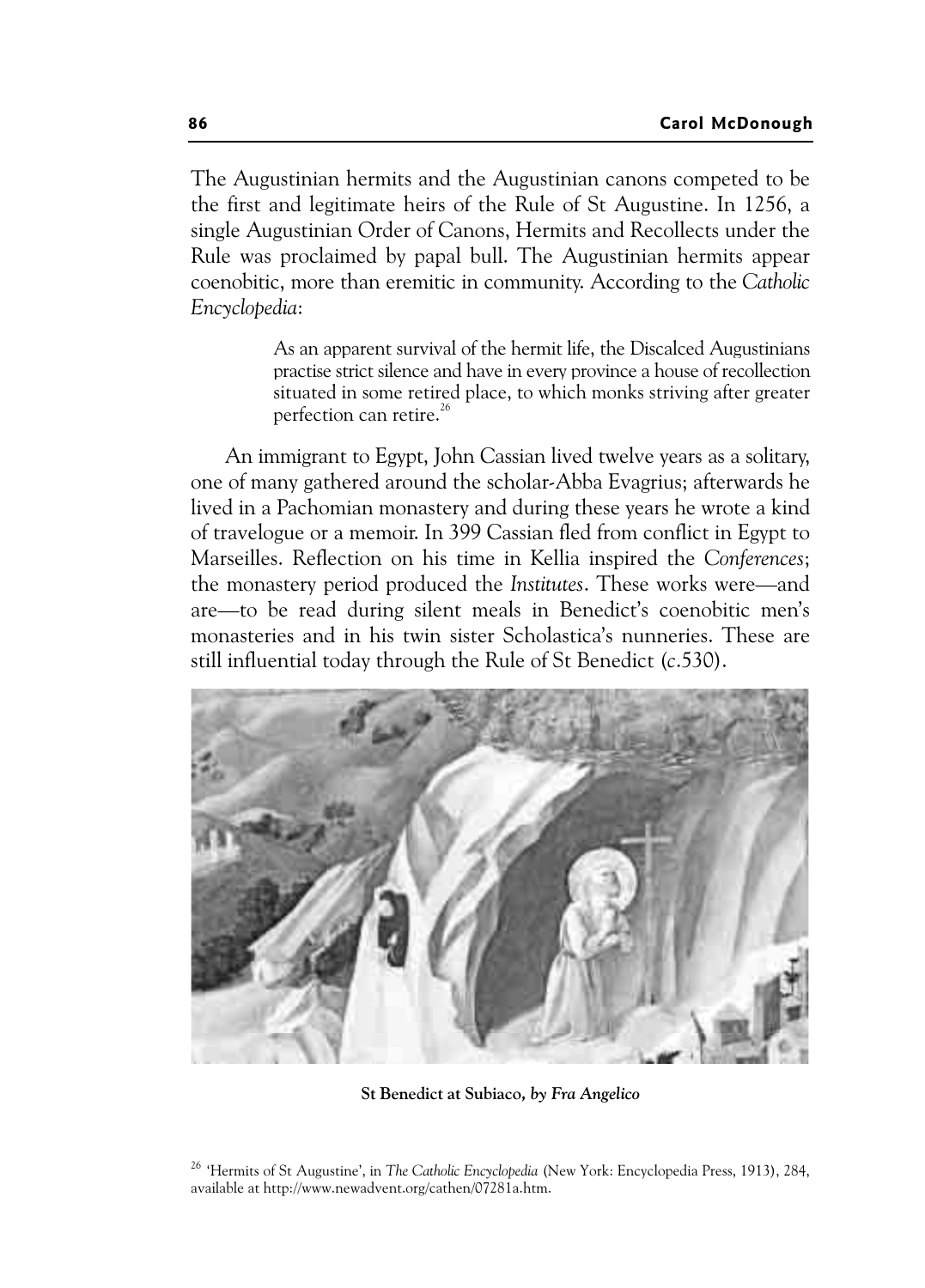St Benedict is known in the West as the 'father of monks'. His story can be found in the *Vita S. Benedicti* (594) of Pope Gregory the Great. The young Benedict was formed in a solitary life consistent with Antonian tradition informed by Cassian. He lived for two periods of about three solitary years in a cave in a cliff, with his food lowered to him by the hermit monk Romano. Called out of his seclusion to teach, Benedict founded monasteries dedicated to charity and self-sufficiency, based on a rhythm of prayer and manual work—Antonian and Pachomian characteristics. The Rule of St Benedict, a third-generation Rule, drew on the anonymous sixth-century Rule of the Master, which was in turn indebted to previous desert sayings, *vitae* and Rules.

Like St Basil before him, Benedict turned the Antonian path of formation around. Antony discerned that the prime path was one-to-one, Abba–disciple spiritual obedience for formation in brotherly love. All Antonian social and spiritual organization was to that end. Once the charism of the eremitic life was well integrated interiorly, discernment might later lead to reclusion, or living in eremitical groups, or intentional writing and travelling ministries, or pioneering and activism. For Benedict, all persons and their giftedness were to be given into long-term, common and stable life in enclosure, as 'soldiers for Christ', obedient to the Abba, who was '*in loco Christi'* (in the place of Christ). This way of living and service was and remains greatly beneficial to the local communities close to the foundations. The thousand years since Benedict's first foundations under his Rule have been called the 'Age of St Benedict'. Some monks and nuns, Benedict acknowledged, might hear the eremitic call:

> The second kind of monk is that of the anchorites; that is, the hermits—those who, not by the new fervour of a conversion but by the long probation of life in a monastery, have learnt to fight against the devil, having already been taught by the solace of many. They, having been well prepared in the army of brothers for the solitary fight of the hermit, being secure now without the consolation of another, are able, God helping them, to fight with their own hand or arm against the vices of the flesh or of their thoughts.<sup>27</sup>

There were later medieval discernments about how to organize life according to the Rule of St Benedict*.* These resulted in the Camaldolese (*c*.1012, Italy) foundations of St Romauld, an intentionally ministering

<sup>27</sup> St Benedict, 'Prologue', *The Rule of St Benedict: In Latin and English with Notes*, translated and edited by Timothy Fry (Collegeville: Liturgical, 1981), 20.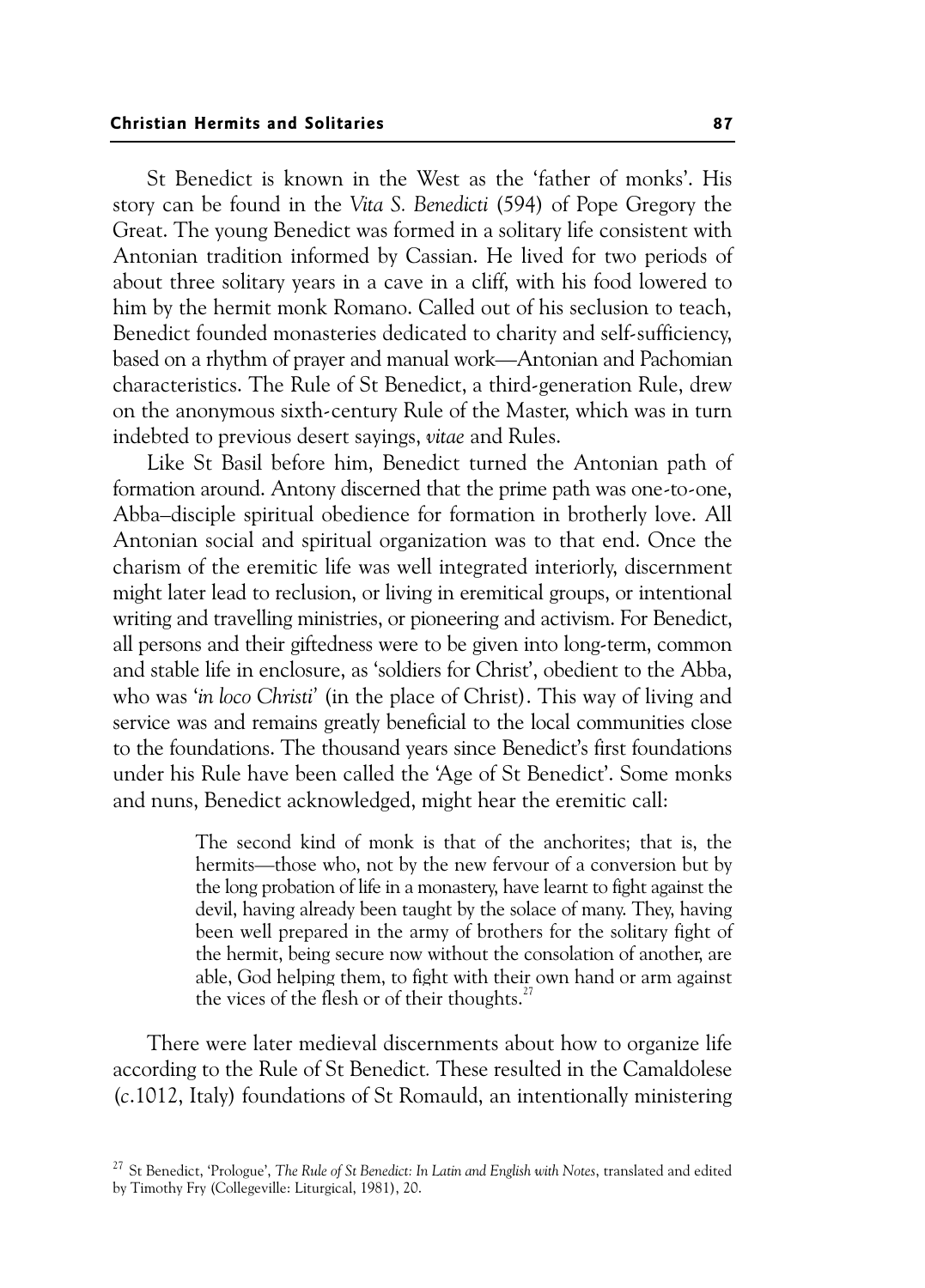wandering monk, and those of St Bruno, whose Carthusians sought deeper seclusion and silence for their monasteries and for each individual monk (1084, France). These orders have continuously tended and transformed their eremitic traditions. The Order of Cistercians of Strict Observance was and is communal-coenobitic. (In 1965, Thomas Merton's research and requests finally led the Cistercian General Chapter to recognise again a second vocation for religious hermit monks and hermit nuns of the Rule of St Benedict.)

Like St Benedict during his solitary period, the layman Inigo of Loyola, who became St Ignatius (1491–1556) and founded the Society of Jesus, lived as a solitary in a cave at Manresa in 1522, where his Spiritual Exercises emerged and were tested. This eremitic to communal pattern is repeated many times in the lives of religious founder-pioneers. Each has experienced adult formation in Christian love and service. Later, they live through a period of solitary withdrawal, receive God-given insight, experience an initial sharing and testing of the insight, then receive the significant gift of a charism and its organization to love and serve, enduring over time.

There are many other transmissions of Antonian tradition eremitism. They enabled the continuance of the hermit and anchoritic solitary and communal traditions through periods of visibility and hiddenness. Recently there has been an unexpected resurgence in the Roman Catholic Church of priests, religious and laity heeding an inner call towards the solitary life, leading to canonical recognition and a rapid growth of interest in this way of life, in dioceses as well as in religious communities and associations. Franciscan (St Francis, who was torn between eremitism and preaching, gave his Order a Rule for Hermitages, 1210–1216) and Carmelite hermitages (recovering the 'hermit in community' charism from the Rule of St Albert of Jerusalem, 1206–1214) have been refounded.

## *Into the Twenty-First Century*

Like St Antony the Great, people called to a life of Antonian tradition eremitism incarnate the gospel command to go, sell, give, come and follow (Luke 18:18–23). It becomes imperative for these people as a way of living into the great commands of Jesus to love God, self and other—and, most importantly, to love and pray for their enemies (Matthew 5:43–48). It is a source of wonder how the Antonian themes are repeated through the centuries. Antonian tradition eremitism has been modified in different times and places—by culture, language, and ecclesial and organizational